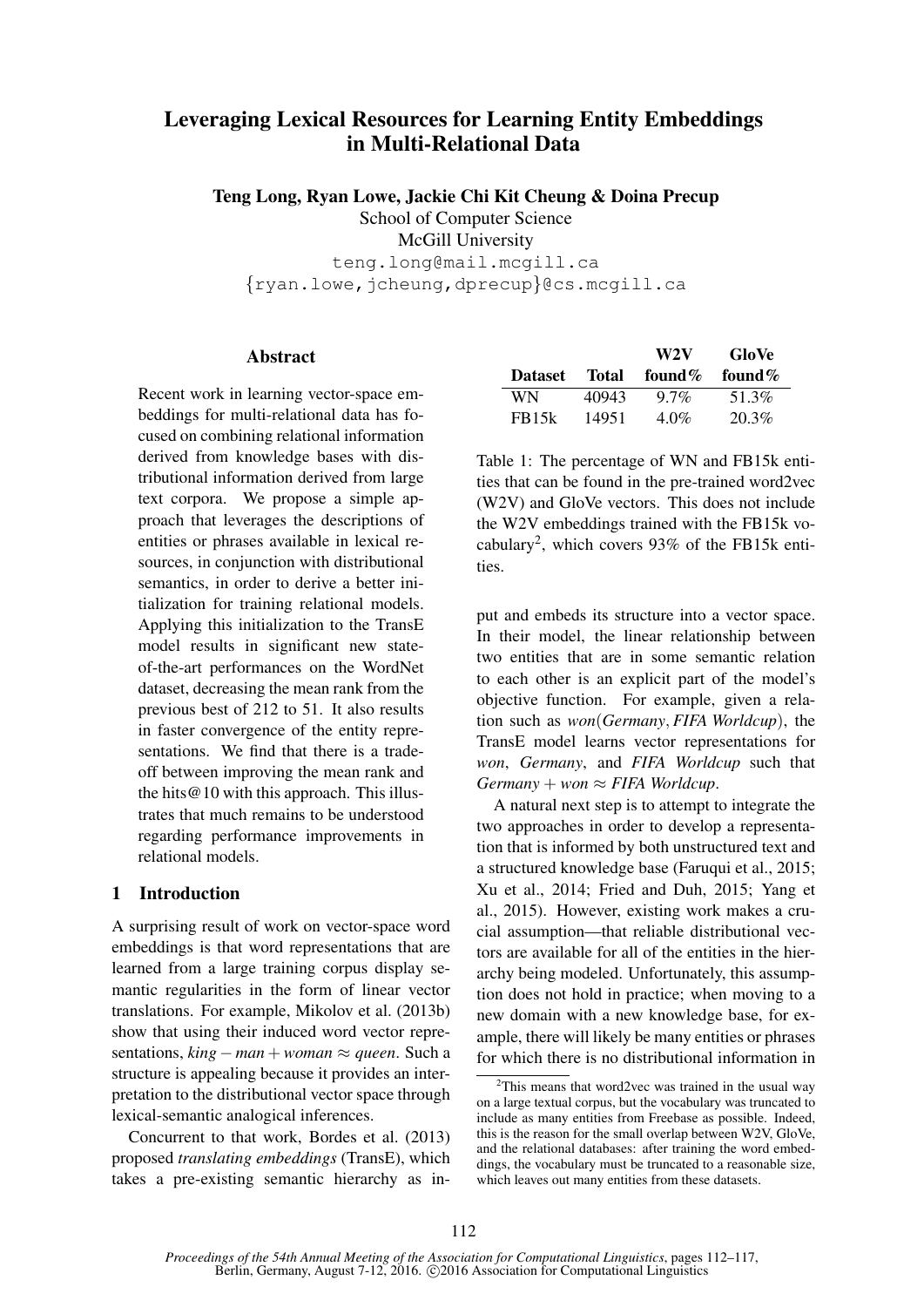the training corpus. This important problem is illustrated in Table 1, where most of the entities from WordNet and Freebase are seen to be missing from the distributional vectors derived using Word2Vec and GloVe trained on the Google News corpus. Even when the entities are found, they may not have occurred enough times in the training corpus for their vector representation to be reliable. What is needed is a method to derive entity representations that works well for both common and rare entities.

Fortunately, knowledge bases typically contain a short description or definition for each of the entities or phrases they contain. For example, in a medical dataset with many technical words, the Wikipedia pages, dictionary definitions, or medical descriptions via a site such as medilexicon.com could be leveraged as lexical resources. Similarly, when building language models for social media, resources such as urbandicionary.com could be used for information about slang words. For the WordNet and Freebase datasets, we use *entity descriptions* which are readily available (see Table 2).

In this paper, we propose a simple and efficient procedure to convert these short descriptions into a vector space representation, with the help of existing word embedding models. These vectors are then used as the input to further training with the TransE model, in order to incorporate structural information. Our method provides a better initialization for the TransE model, not just for the entities that do not appear in the data, but in fact for *all* entities. This is demonstrated by achieving stateof-the-art mean rank on an entity ranking task on two very different data sets: WordNet synsets with lexical semantic relations (Miller, 1995), and Freebase named entities with general semantic relations (Bollacker et al., 2008).

# 2 Related Work

Dictionary definitions were the core component of early methods in word sense disambiguation (WSD), such as the Lesk algorithm (1986). Chen et al. (2014) build on the use of synset glosses for WSD by leveraging lexical resources. Our work goes further to tie these glosses together with relational semantics, a connection that has not been drawn in the literature before. The integration of lexical resources into distributional semantics has been studied in other lexical semantic tasks,

| <b>WordNet Descriptions</b>  |                                        |  |  |  |  |
|------------------------------|----------------------------------------|--|--|--|--|
| photography#3                | the occupation of taking and printing  |  |  |  |  |
|                              | photographs or making movies           |  |  |  |  |
| transmutation#2              | a qualitative change                   |  |  |  |  |
| <b>Freebase Descriptions</b> |                                        |  |  |  |  |
| Stephen Harper               | Stephen Joseph Harper is a Canadian    |  |  |  |  |
|                              | politician who is the 22nd and current |  |  |  |  |
|                              | Prime Minister of Canada and the       |  |  |  |  |
|                              | Leader of the Conservative Party       |  |  |  |  |
| El Paso                      | El Paso is the county seat of El Paso  |  |  |  |  |
|                              | County, Texas, United States, and lies |  |  |  |  |
|                              | in far West Texas                      |  |  |  |  |

Table 2: Sample entity descriptions from Word-Net and Freebase. As Freebase descriptions are lengthy paragraphs, only the first sentence is shown.

such as synonym expansion (Sinha and Mihalcea, 2009), relation extraction (Kambhatla, 2004), and calculating the semantic distance between concepts (Mohammad, 2008; Marton et al., 2009). We aim to combine lexical resources and other semantic knowledge, but we do so in the context of neural network-based word embeddings, rather than in specific lexical semantic tasks.

Bordes et al. (2011) propose the Structured Embeddings (SE) model, which embeds entities into vectors and relations into matrices. The relation connection between two entities is modeled by the projection of their embeddings into a different vector space. Rothe and Schütze  $(2015)$  use Wordnet as a lexical resource to learn embeddings for synsets and lexemes. Perhaps most related to our work are previous relational models that initialize their embeddings via distributional semantics calculated from a larger corpus. Socher et al. (2013) propose the Neural Tensor Network (NTN), and Yang et al. (2015) the Bilinear model using this technique. Other approaches modify the objective function or change the structure of the model in order to integrate distributional and relational information (Xu et al., 2014; Fried and Duh, 2015; Toutanova and Chen, 2015). Faruqui et al. (2015) retrofit word vectors *after* they are trained according to distributional criteria. We propose a method that does not necessitate post-processing of the embeddings, and can be applied orthogonally to the previously mentioned improvements.

## 3 Architecture of the Approach

## 3.1 The TransE Model

The Translating Embedding (TransE) model (Bordes et al., 2013) has become one of the most popu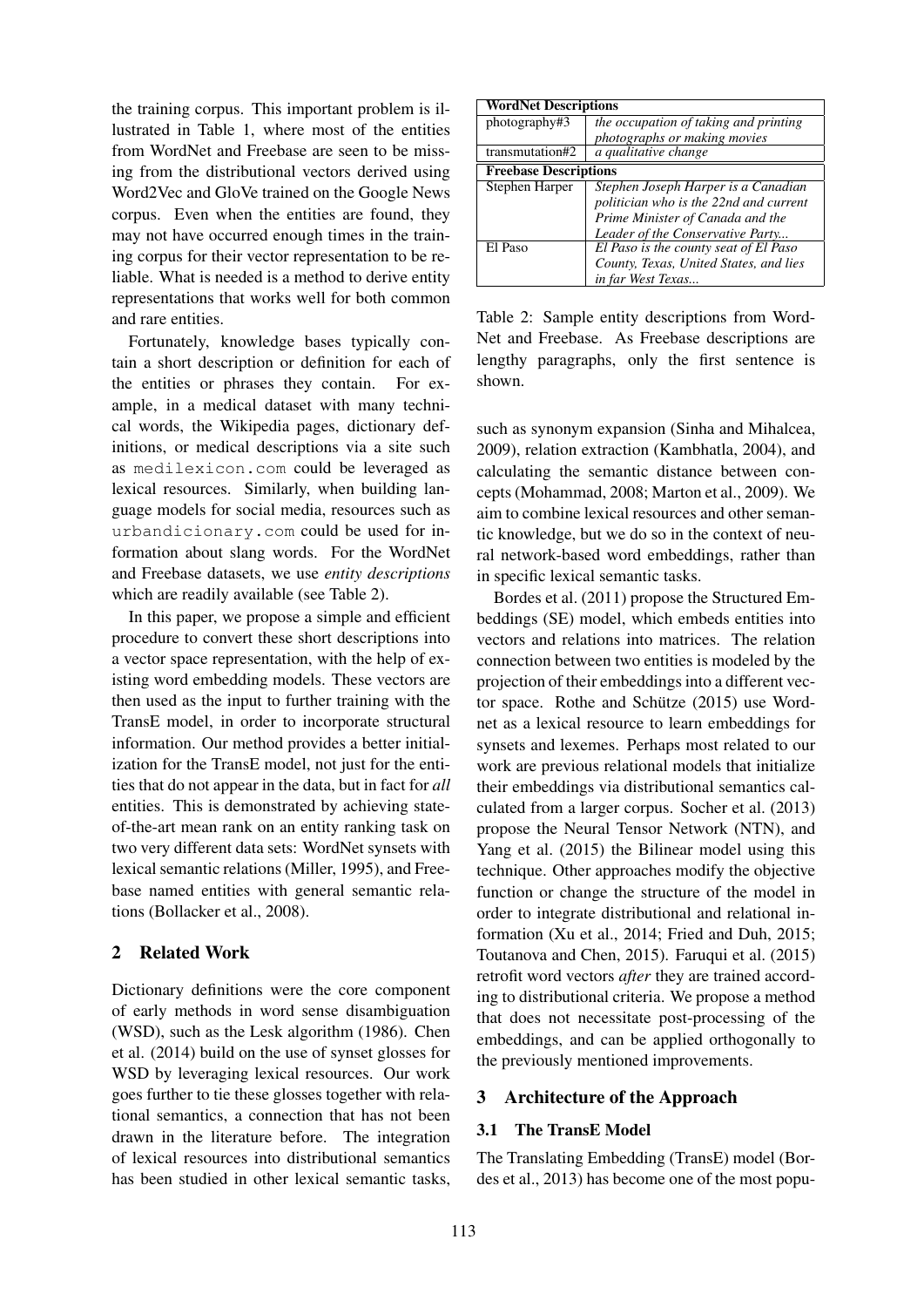lar multi-relational models due to its relative simplicity, scalability to large datasets, and (until recently) state-of-the-art results. It assumes a simple additive interaction between vector representations of entities and relations. More precisely, assume a given relationship triplet  $(h, l, t)$  is valid; then, the embedding of the object  $t$  should be very close to the embedding of the subject  $h$  plus some vector in  $\mathbb{R}^k$  that depends on the relation  $l^3$ .

For each positive triplet  $(h, l, t) \in S$ , a negative triplet  $(h', l, t') \in S'$  is constructed by randomly sampling an entity from  $E$  to replace either the subject  $h$  or the object  $t$  of the relationship. The training objective of TransE is to minimize the dissimilarity measure  $d(h + l, t)$  of a positive triplet while ensuring that  $d(h'+l, t')$  for the corrupted triplet remains large. This is accomplished by minimizing the hinge loss over the training set:

$$
L = \sum_{(h,l,t) \in S} \sum_{(h',l,t') \in S'} [\gamma + d(h+l,t) - d(h'+l,t')]_+
$$

where  $\gamma$  is the hinge loss margin and  $[x]_+$  represents the positive portion of  $x$ . There is an additional constraint that the  $L_2$ -norm of entity embeddings (but not relation embeddings) must be 1, which prevents the training process to trivially minimize  $L$  by artificially increasing the norms of entity embeddings.

#### 3.2 Initializing Representations with Entity **Descriptions**

We propose to leverage some external lexical resource to improve the quality of the entity vector representations. In general, this could consist of product descriptions in a product database, or information from a web resource. For the WordNet and Freebase datasets, we use *entity descriptions* which are readily available.

Although there are many ways to incorporate this, we propose a simple method whereby the entity descriptions are used to *initialize* the entity representations of the model, which we show to have empirical benefits. In particular, we first decompose the description of a given entity into a sequence of word vectors, and combine them into a single embedding by averaging. We then reduce the dimensionality using principle component analysis (PCA), which we found

experimentally to reduce overfitting. We obtain these word vectors using distributed representations computed using word2vec (Mikolov et al., 2013a) and GloVe (Pennington et al., 2014). Approximating compositionality by averaging vector representations is simple, yet has some theoretical justification (Tian et al., 2015) and can work well in practice (Wieting et al., 2015).

Additional decisions need to be made concerning which parts of the entity description to include. In particular, if an entity description or word definition is longer than several sentences, using the entire description could cause a 'dilution' of the desired embedding, as not all sentences will be equally pertinent. We solve this by only considering the first sentence of any entity description, which is often the most relevant one. This is necessary for Freebase, where the description length can be several paragraphs.

#### 4 Experiments

#### 4.1 Training and Testing Setup

We perform experiments on the WordNet (WN) (Miller, 1995) and Freebase (FB15k) (Bollacker et al., 2008) datasets used by the original TransE model. TransE hyperparameters include the learning rate  $\lambda$  for stochastic gradient descent, the margin  $\gamma$  for the hinge loss, the dimension of the embeddings  $k$ , and the dissimilarity metric  $d$ . For the TransE model with random initialization, we use the optimal hyperparameters from (Bordes et al., 2013): for WN,  $\lambda = 0.01$ ,  $\gamma = 2$ ,  $k = 20$ , and  $d = L_1$ -norm; for FB15k,  $\lambda = 0.01$ ,  $\gamma = 0.5$ ,  $k = 50$ , and  $d = L_2$ -norm. The values of k were further tested to ensure that  $k = 20$  and  $k = 50$  were optimal. For the TransE model with strategic initialization, we used different embedding dimensions. The distributional vectors used in the entity descriptions are of dimension 1000 for the word2vec vectors with Freebase vocabulary, and dimension 300 in all other cases. Dimensionality reduction with PCA was then applied to reduce this to  $k = 30$  for WN, and  $k = 55$  for FB15k, which were empirically found to be optimal. PCA was necessary in this case as pre-trained vectors from word2vec and GloVe are not available for all dimension values.

We use the same train/test/validation split and evaluation procedure as (Bordes et al., 2013): for each test triplet *(h, l, t)*, we remove entity *h* and *t* in turn, and rank each entity in the dictionary

<sup>&</sup>lt;sup>3</sup>Note that we use  $h, l, t \in \mathbb{R}^k$  to denote both the entities and relations, in addition to the vector representations of the entities and relations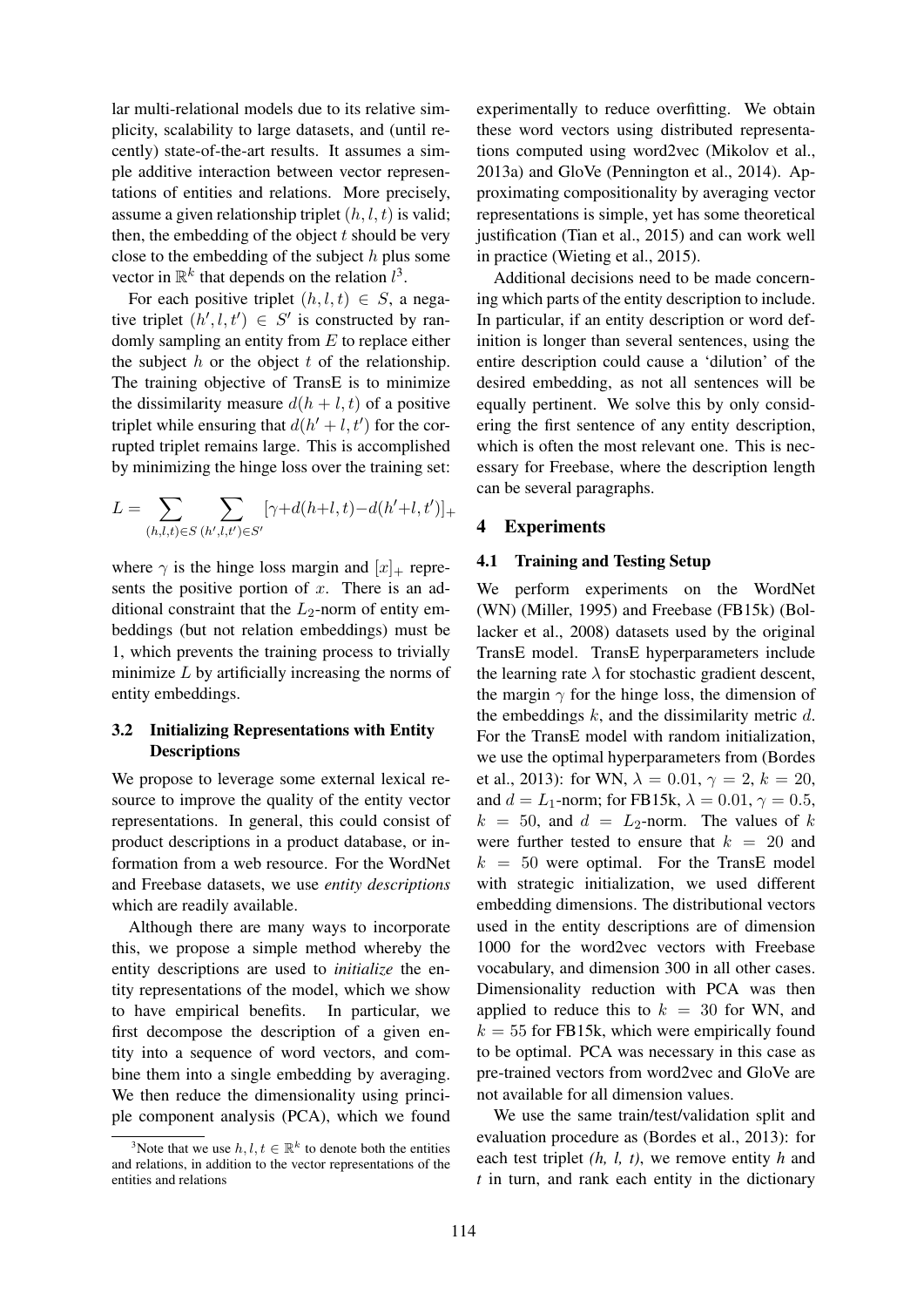|            |                                    | WN       |                  |      |         | <b>FB15k</b> |                          |                             |      |       |       |
|------------|------------------------------------|----------|------------------|------|---------|--------------|--------------------------|-----------------------------|------|-------|-------|
|            |                                    | $\kappa$ | <b>Mean rank</b> |      | Hits@10 |              | $\kappa$                 | Hits@10<br><b>Mean rank</b> |      |       |       |
|            |                                    |          | Raw              | Filt | Raw     | Filt         |                          | Raw                         | Filt | Raw   | Filt  |
|            | SE (Bordes et al., 2011)           |          | 1.011            | 985  | 68.5%   | 80.5%        | $\overline{\phantom{0}}$ | 273                         | 162  | 28.8% | 39.8% |
| models     | TransD (unif) (Ji et al., $2015$ ) |          | 242              | 229  | 79.2%   | $92.5\%$     |                          | 211                         | 67   | 49.4% | 74.2% |
|            | TransD (bern) (Ji et al., $2015$ ) |          | 224              | 212  | 79.6%   | 92.2%        |                          | 194                         | 91   | 53.4% | 77.3% |
| Prev.      | TransE random init.                | 20       | 266              | 254  | 76.1%   | 89.2%        | 50                       | 195                         | 92   | 41.2% | 55.2% |
|            | TransE Freebase W2V init.          |          |                  |      |         |              | 50                       | 195                         | 91   | 41.3% | 55.4% |
|            | TransE W2V entity defs. (NS)       | 30       | 210              | 192  | 78.5%   | 92.1%        | 55                       | 195                         | 91   | 41.6% | 55.7% |
|            | TransE GloVe entity defs. (NS)     | 30       | 63               | 51   | 64.6%   | 73.2%        | 55                       | 194                         | 90   | 41.7% | 55.8% |
| Our models | TransE W2V entity defs.            | 30       | 191              | 179  | 77.8%   | 91.6%        | 55                       | 195                         | 91   | 41.6% | 55.6% |
|            | TransE GloVe entity defs.          | 30       | 71               | 59   | 75.3%   | 88.0%        | 55                       | 193                         | 90   | 41.8% | 55.8% |

Table 3: Comparison between random initialization and using the entity descriptions. 'NS' tag indicates stopword removal from the entity descriptions'TransE Freebase W2V init' model uses word2vec pretrained with the Freebase vocabulary, and thus was not tested on WN.



Figure 1: Learning curves for the mean ranks on the training set for WordNet (left) and Freebase (right).

by similarity according to the model. We evaluate using the original and most common metrics for relational models: *i)* the *mean* of the predicted ranks, and *ii) hits@10*, which represents the percentage of correct entities found in the top 10 list; however, other metrics are possible, such as mean reciprocal rank (MRR). We evaluate in both the filtered setting, where other correct responses are removed from the lists ranked by the model, and the raw setting, where no changes are made.

We compare against the TransE model with random initialization, and the SE model (Bordes et al., 2011). We also compare against the state-ofthe-art TransD model (Ji et al., 2015). This model uses two vectors to represent each entity and relation; one to represent the meaning of the entity, and one to construct a mapping matrix dynamically. This allows for the representation of more diverse entities.

#### 4.2 Results and Analysis

Table 3 summarizes the experimental results, compared to baseline and state-of-the-art relational models. We see that the mean rank is greatly im-

proved for the TransE model with strategic initialization over random initialization. More surprisingly, all of our models achieve state-of-the-art performance for both raw and filtered data, compared to the recently developed TransD model. These results are highly significant with  $p < 10^{-3}$ according to the Mann-Whitney U test. Thus, even though our method is simple and straightforward to apply, it can still beat all attempts at more complicated structural modifications to the TransE model on this dataset. Further, the fact that our optimal embedding dimensions are larger (30 and 55 vs. 20 and 50) suggests that our initialization approach helps avoid overfitting.

For Freebase, our models slightly outperform the TransE model with random initialization, with p-values of 0.173 and 0.410 for initialization with descriptions (including stopwords) using GloVe and word2vec, respectively. We also see improvements over the case of direct initialization with word2vec. Further, we set a new state-of-the-art for mean rank on the raw data, though the improvement is marginal.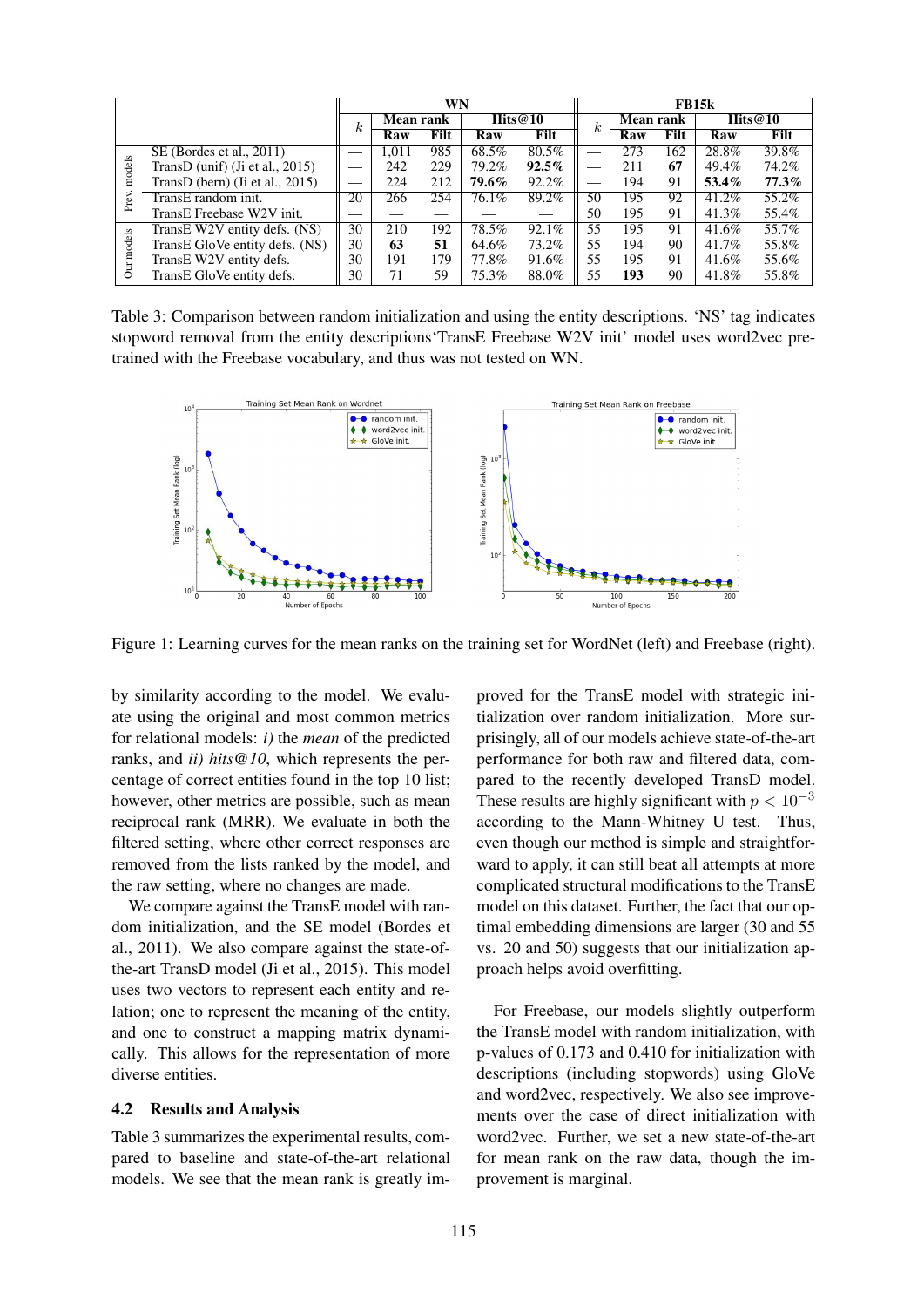| <b>WordNet Relations</b>                              |
|-------------------------------------------------------|
| hyponym                                               |
| _derivationally_related_form                          |
| _member_holonym                                       |
| <b>Freebase Relations</b>                             |
| /award/award_nominee/award_nominations./award/        |
| award_nomination/nominated_for                        |
| /broadcast/radio_station_owner/ radio_stations        |
| /medicine/disease/notable_people_with _this_condition |

Table 4: Sample relations from WordNet and Freebase. The relations from Freebase are clearly much more specific as they relate named entities.

Finally, we see in Figure 1 that the TransE model converges more quickly during training when initialized with our approach, compared to random initialization. This is particularly true on **WordNet** 

Mean rank and hits@10 discrepancy It is interesting to note the relationship between the mean rank and hits@10. By changing our model, we are able to increase one at the expense of the other. For example, using word2vec without stopwords gives similar hits @10 to TransD with better mean rank, while using GloVe further improves the mean rank at a cost to hits@10. The exact nature of this tradeoff isn't clear, and is an interesting avenue for future work.

However, there are potential reasons for the results discrepancy betweeen mean rank and hits@10. We conjecture that our model helps avoid 'disasters' where some correct entities are ranked very low. For TransE with random initialization, these disasters cause a large decrease in mean rank, which is significantly improved by our model. On the other hand, reducing the number of correct entities that are poorly ranked may not significantly affect the hits@10, since this only considers entities near the top of the ranking.

Note also that using hits@10 to evaluate relational models is not ideal; a model can rank reasonable alternative entities highly, but be penalized because the target entity is not in the top 10. For example, given "rabbit IS-A", both "animal" and "mammal" fit as target entities. This is alleviated by filtering, but is not completely eliminated due to the sparsity of relations in the dataset (which is the reason we require the link prediction task). Thus, we believe the mean rank is a more accurate measure of the performance of a model, particularly on raw data.

Dataset differences It is also interesting to note the discrepancy between the results on the Word-Net and Freebase datasets. Although using the entity descriptions leads to a significantly lower mean rank for the WordNet dataset, it only results in a faster convergence rate for Freebase. However, the relations presented in these two datasets are significantly different: WordNet relations are quite general and are meant to provide links between concepts, while the Freebase relations are very specific, and denote relationships between named entities. This is shown in Table 4. It seems that incorporating the definition of these named entities does not improve the ability of the algorithm to answer very specific relation questions. This would be the case if the optimization landscape for the TransE model had fewer local minima for Freebase than for WordNet, thus rendering it less sensitive to the initial condition. It is also possible that the TransE model is simply not powerful enough to achieve a filtered mean rank lower than 90, no matter the initialization strategy.

## 5 Conclusion and Future Work

We have shown that leveraging external lexical resources, along with distributional semantics, can lead to both a significantly improved optimum and a faster rate of convergence when applied with the TransE model for relational data. We established new state-of-the-art results on WordNet, and obtain small improvements to the state-of-the-art on raw relational data for Freebase. Our method is quite simple and could be applied in a straightforward manner to other models that take entity vector representations as input. Further research is needed to investigate whether performance on other NLP tasks can be improved by leveraging available lexical resources in a similar manner.

More complex methods initialization methods could easily be devised, e.g. by using inverse document frequency (idf) weighted averaging, or by applying the work of Le et al. (2014) on paragraph vectors. Alternatively, distributional semantics could be used as a regularizer, similar to (Labutov and Lipson, 2013), with learned embeddings being penalized for how far they stray from the pre-trained GloVe embeddings. However, *even with intuitive and straightforward methodology*, leveraging lexical resources can have a significant impact on the results of models for multi-relational data.